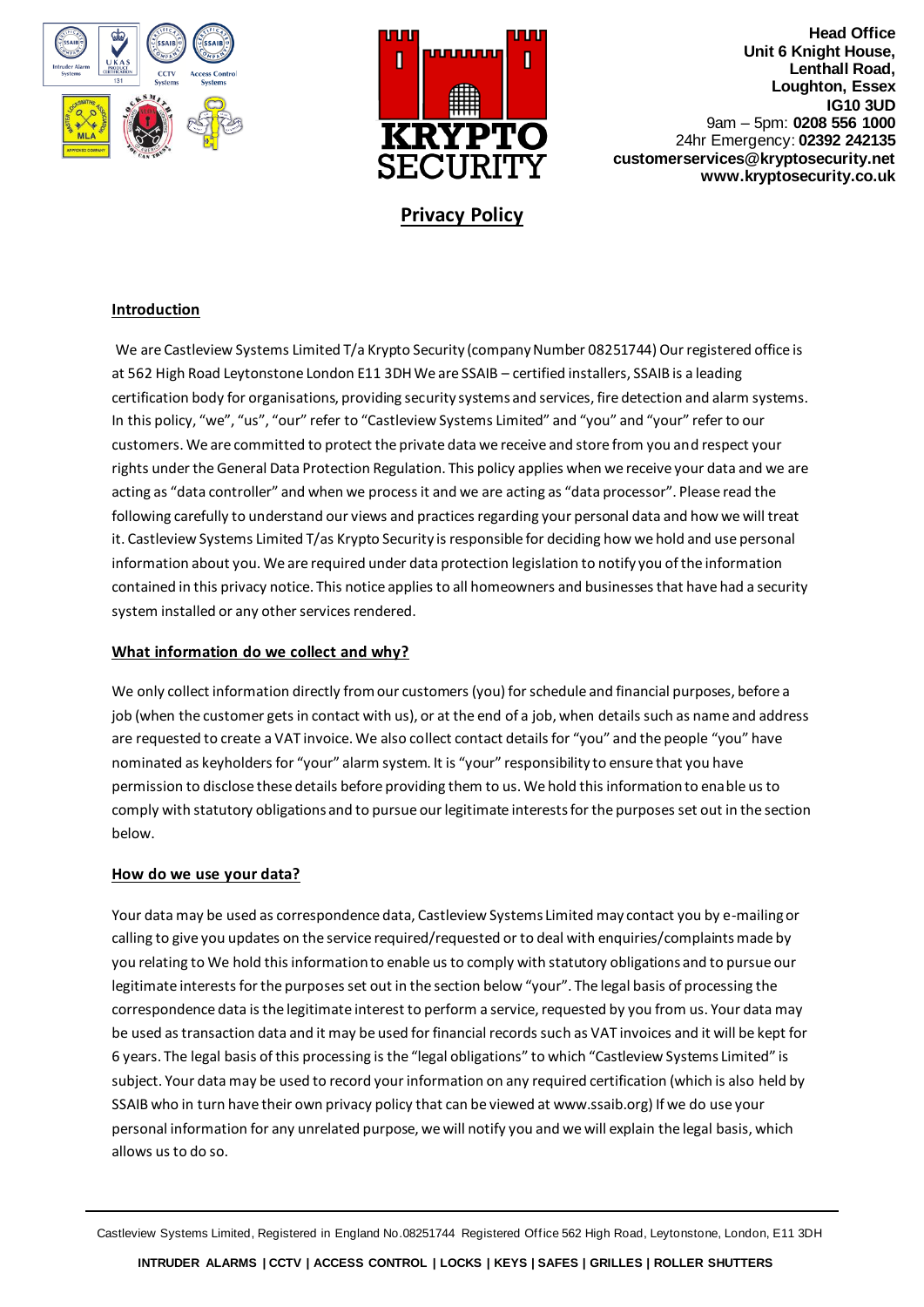



## **Sharing your details**

"Castleview Systems Limited" will only share your information with relevant parties and only when necessary, such as for the purpose of Alarm Monitoring and certification. Certificate information will be shared with SSAIB (who in turn have their own privacy policy that can be viewed at www.ssaib.org), and keyholder details may be shared with Southern Monitoring Services (who in turn have their own policy which can be viewed at [http://www.smon.co.uk\)](http://www.smon.co.uk/)

## **Storing your data**

Your private data may be printed and secured in our filing cabinets which are locked at all times when not in use. The cabinets are placed in an office with restricted access that is secured by high level security and a monitored alarm system. We store our correspondence/schedule data for one year for the legitimate purpose of keeping a record of the job our company attends. Your private data may be stored electronically on our servers that are based in the UK. Our computers are protected by password and anti-virus program, and they can only be accessed by our staff members.

## **How long do we keep your personal data?**

We only keep your personal data for as long as necessary to fulfil the purposes we collected it for, including for the purpose of satisfying any legal, accounting or reporting requirements. To determine the appropriate retention period for personal data, we consider the amount, nature and sensitivity of the personal data, the potential risk of harm from unauthorised use or disclosure of your personal data, the purposes for which we process your personal data and whether we can achieve those purposes through other mean, and the applicable legal requirements.

#### **How secure is the personal data I provide Castleview Systems T/as Krypto Security?**

We have put in place appropriate security measures to prevent your personal information from being accidently lost, used or accessed in an unauthorised way, altered or disclosed In addition we limit access to your personal information to those employees, agents, contractors and other third parties who have business need to know. They will only process your information on our instructions and they are subject to a duty of confidentiality. We have put in place procedures to deal with any suspected data security breach and will notify you and any applicable regulator of a suspect breach where we are legally required to do so.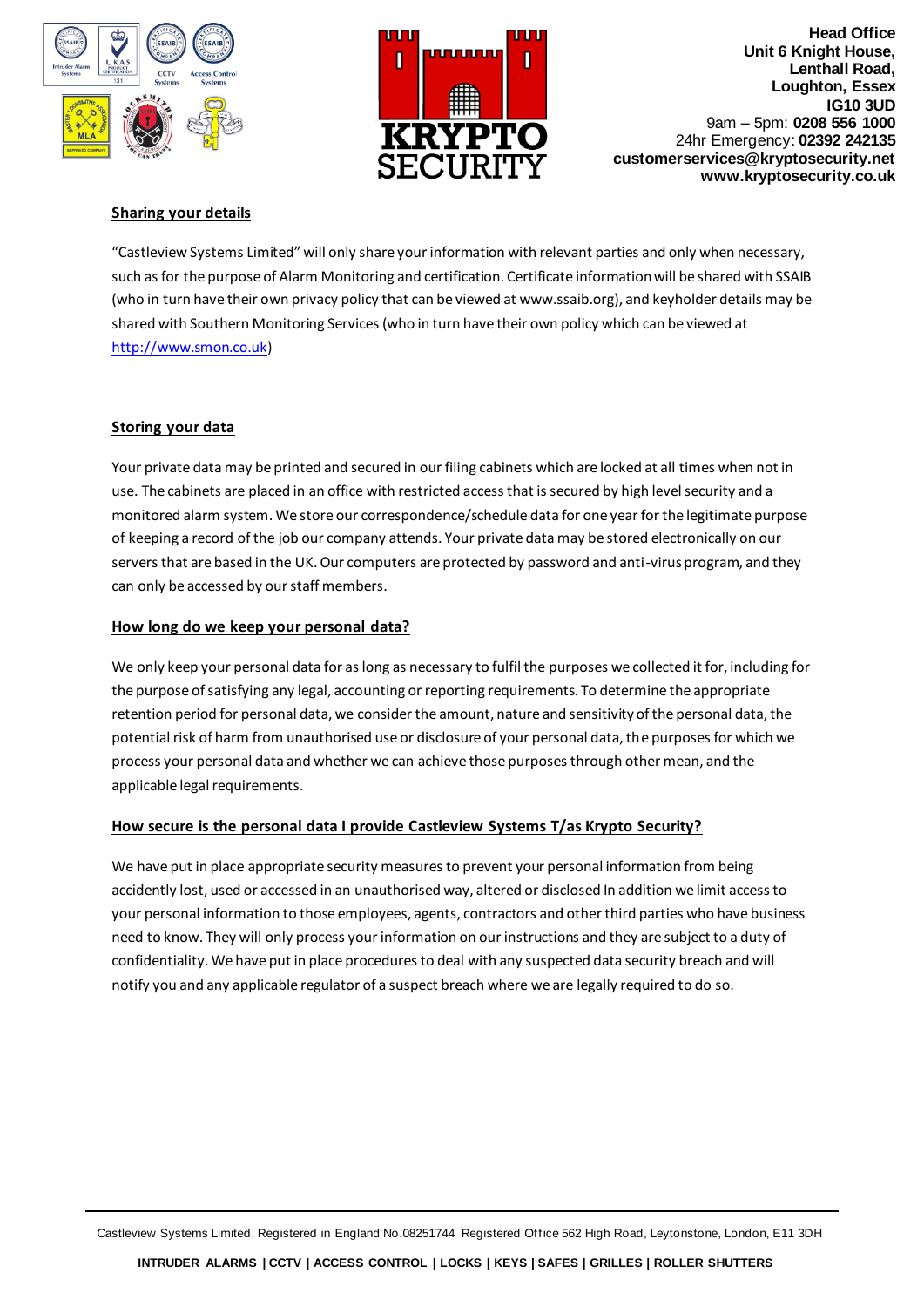



## **Deleting your data**

This section explains how we delete/destroy your data once is no longer needed. For more details about the length of time we store your data please see Section 3 (3.3) and 5 (5.2). Once your private data is no longer relevant/needed "Castleview Systems Limited" will permanently delete the electronic files. Once your private data is no longer relevant/needed "Castleview Systems Limited" will hire a secure document shredding company that complies with the GDPR, to destroy the documents.

#### **Data breaches**

"Castleview Systems Limited" has standard procedures to protect your details against data breaches such as passwords for electronic files, that are periodically changed (every 3 moths), alarms and secure filing cabinets for physical documents. We back-up your data by creating an electronic copy of each document that is securely stored on our server based in the UK that is protected by password and anti-virus program. "Castleview Systems Limited" understands the legal requirement to report a data breach to ICO (Information Commissioner's Office) in maximum 72h hours from the event. We also commit to inform every person that has been affected by the data breach.

#### **Amendments**

We may update this policy in order to improve our data management. We will notify you of any significant changes to this policy.

#### **Your rights (GDPR rights of the natural person)**

To obtain confirmation that your information is being processed and to obtain access to it and certain other information, by making a subject access request— your request will be answered in maximum 7 days. To have data corrected if it is inaccurate or incomplete. To have data erased if it is no longer necessary for the purpose for which it was originally collected/processed, or if there are no overriding legitimate grounds for the processing (the right to be forgotten). To restrict the processing of personal information where the accuracy of the information is contested, or the processing is unlawful (but you do not want the data to be erased), or where the employer no longer needs the personal information, but you require the data to establish, exercise or defend a legal claim. To restrict the processing of personal information temporarily where you do not think it is accurate (and the employer is verifying whether it is accurate), or where you have objected to the processing (and the employer is considering whether the organisation's legitimate grounds override your interests). If you want to review, verify, correct or request erasure of your personal information, object to the processing of your personal data or request that we transfer a copy of your personal information, please write to us at our registered address. You will not have to pay a fee to access your personal information, (or to exercise any of the other rights). However we may charge a reasonable fee if your request is clearly unfounded or excessive. Alternatively we may refuse in such circumstances.